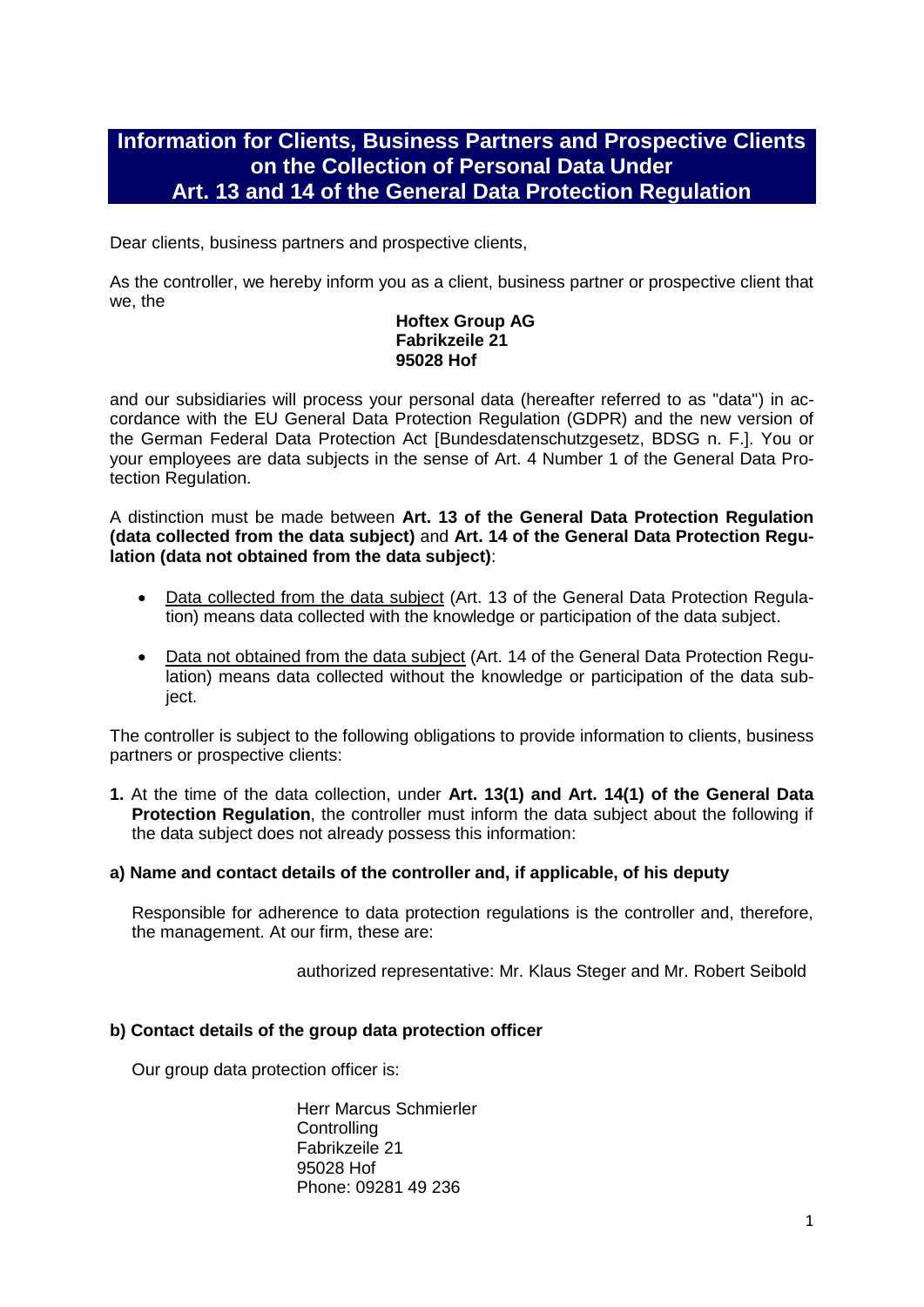#### email: Marcus.Schmierler@hoftex.de

#### **c) Data processing purpose and legal basis**

Data processing (especially the collection, use, storage or transmission) is performed for the purpose of contract fulfillment (contract performance, payment, client and invoice management, reporting), for the purpose of the implementation of precontractual measures (especially those made on request by a data subject, i.e., offers), for the purpose of the fulfillment of legal obligations or to safeguard legitimate interests (acquisition).

The legal basis for the processing of the client, business partner or prospective client data is especially Art. 6(1) Letter b of the General Data Protection Regulation (data processing for the performance of a contract), Art. 6(1) Letter f of the General Data Protection Regulation (data processing for the purposes of legitimate interests), Art. 6(1) Letter c of the General Data Protection Regulation (compliance with a legal obligation).

Another legal basis may be the consent of the client, business partner or of the prospective client in the sense of Art. 6(1) Letter a of the General Data Protection Regulation.

#### **d) Legitimate interests of the controller or of a third party**

If processing is performed on the basis of Art. 6(1) Letter f of the General Data Protection Regulation for the purposes of the legitimate interests pursued by the controller or by a third party, the client, business partner or prospective client must be informed about this. Legitimate interests may include legal, economic or intellectual interests whose legitimation must be determined by a weighing of the employee's interests in each case.

In this case, processing may also be performed on the basis of economic interests that consist of establishing or maintaining a business relationship.

## **e) Recipients or categories of recipients**

Under Art. 4 Number 9 of the General Data Protection Regulation, recipients of your data may include natural or legal persons, public officials or institutions.

Your data may be transferred to our competent internal offices.

In addition, your data may be transferred to external services providers (e.g., data destruction or accounting service providers). The service providers commissioned by us (commissioned processors) were carefully selected and reviewed by us. In addition, we conclude processing agreements with every commissioned processor in accordance with Art. 28 of the General Data Protection Regulation.

#### **f) Data transmissions to third countries or international organizations**

Your data will be processed exclusively within the EU and saved on secured servers in Germany under adherence to the General Data Protection Regulation. Data is not currently transmitted to third countries or international organizations.

If, during processing, your data is transmitted to countries outside of the EU or the EEA or to service providers in countries outside of the EU or the EEA (so-called third countries), we will check whether an adequacy decision by the European Commission is present or will conclude according data protection agreements, especially on commissioned processing and EU standards.

## **g) Categories of personal data**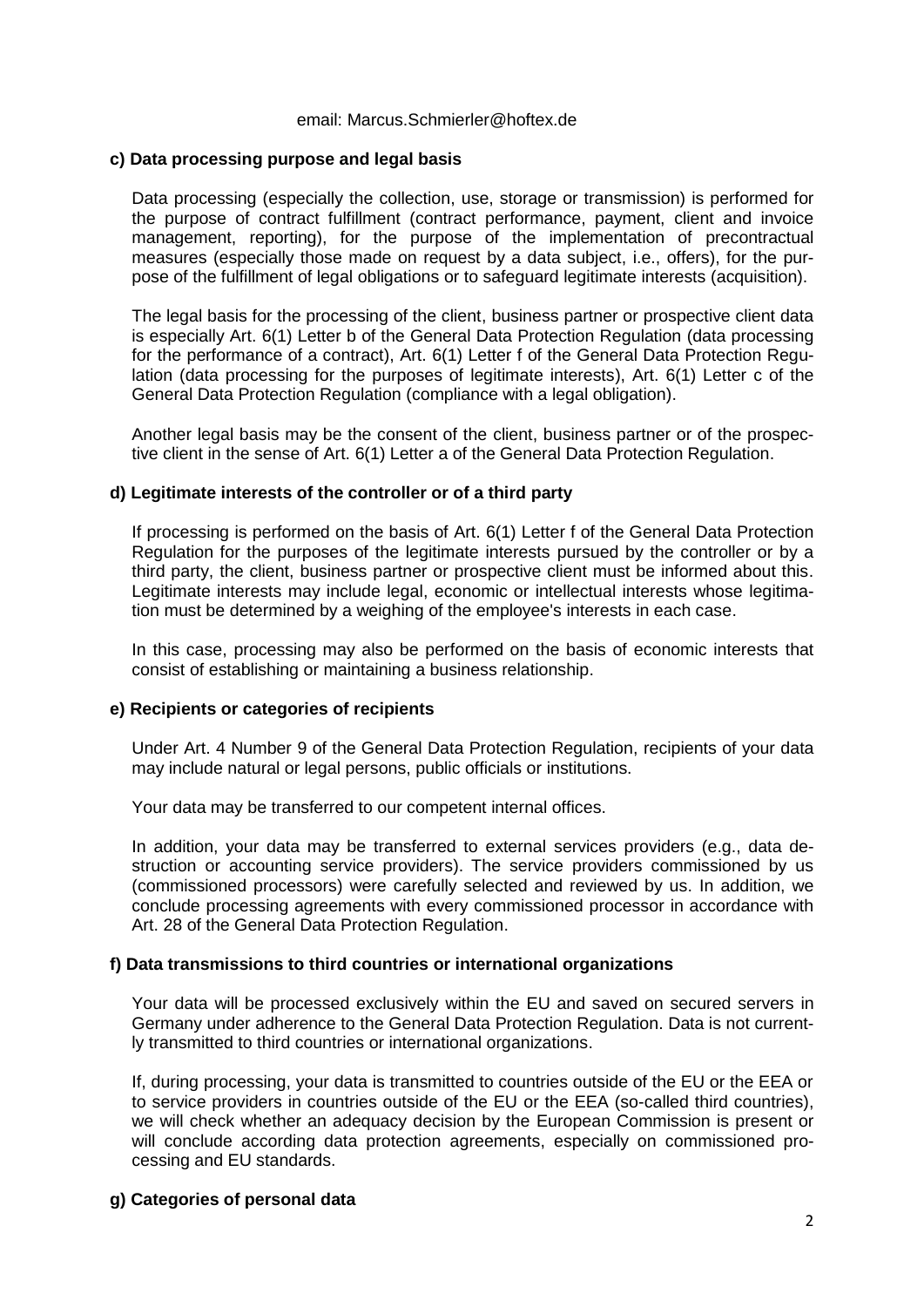For the cooperation, we will process the following data concerning you:

- Identification data (name, first name, gender);
- Contact data (e.g., address, telephone numbers and email address)
- Other data disclosed voluntarily
- **2.** Furthermore, at the time of data collection, the controller must inform the data subject about the following under **Art. 13(2) and Art. 14(2) of the General Data Protection Regulation** unless the data subject already possess this information:

# **a) Sources of personal data**

Usually, your data will have been provided to us by you voluntarily. In such cases, it is important for this data to be accurate and for you to assist us in keeping this data up to date.

Other sources include:

- You contacting us
- Business partners/suppliers
- Certain publicly accessible information from public sources (including from the Internet)

## **b) Storage duration**

We will only save your data until the pre-contractual or contractual purpose is fulfilled and no other legal storage obligations apply (e.g., commercial law or tax law storage requirements).

If you granted your consent, we will save your data until you withdraw your consent if there is no other legal basis for the processing of your data. You granted your consent to us by contacting us.

## **c) Your data subject rights**

Under Art. 15 of the General Data Protection Regulation, you may obtain information about the data we process concerning you at any time. You may especially obtain information about the purposes of the processing, the categories of processed data, the categories of possible recipients and the scheduled storage duration.

In addition, under Art. 16 of the General Data Protection Regulation, you may obtain rectification of any inaccurate data.

Additionally, under Art. 17 of the General Data Protection Regulation, you may obtain the erasure of data concerning you if its storage is no longer required, you withdraw your consent to the data processing and if there is no other legal basis for the processing, you object to the processing and there are no overriding reasons for further processing your data, your data is processed unlawfully or in case of a legal erasure obligation under EU or national law.

Furthermore, under Art. 18 of the General Data Protection Regulation, you have a right to restricted processing if you contest the accuracy of the data concerning you for a duration that allows the controller to review the accuracy, if the processing is unlawful, but you reject the erasure of the data, the purpose for the processing no longer applies, but the data is still needed for the exercise of legal claims or if you object in accordance with Art. 21 of the General Data Protection Regulation and whether the legitimate reasons of the controller override your interests has not yet been determined.